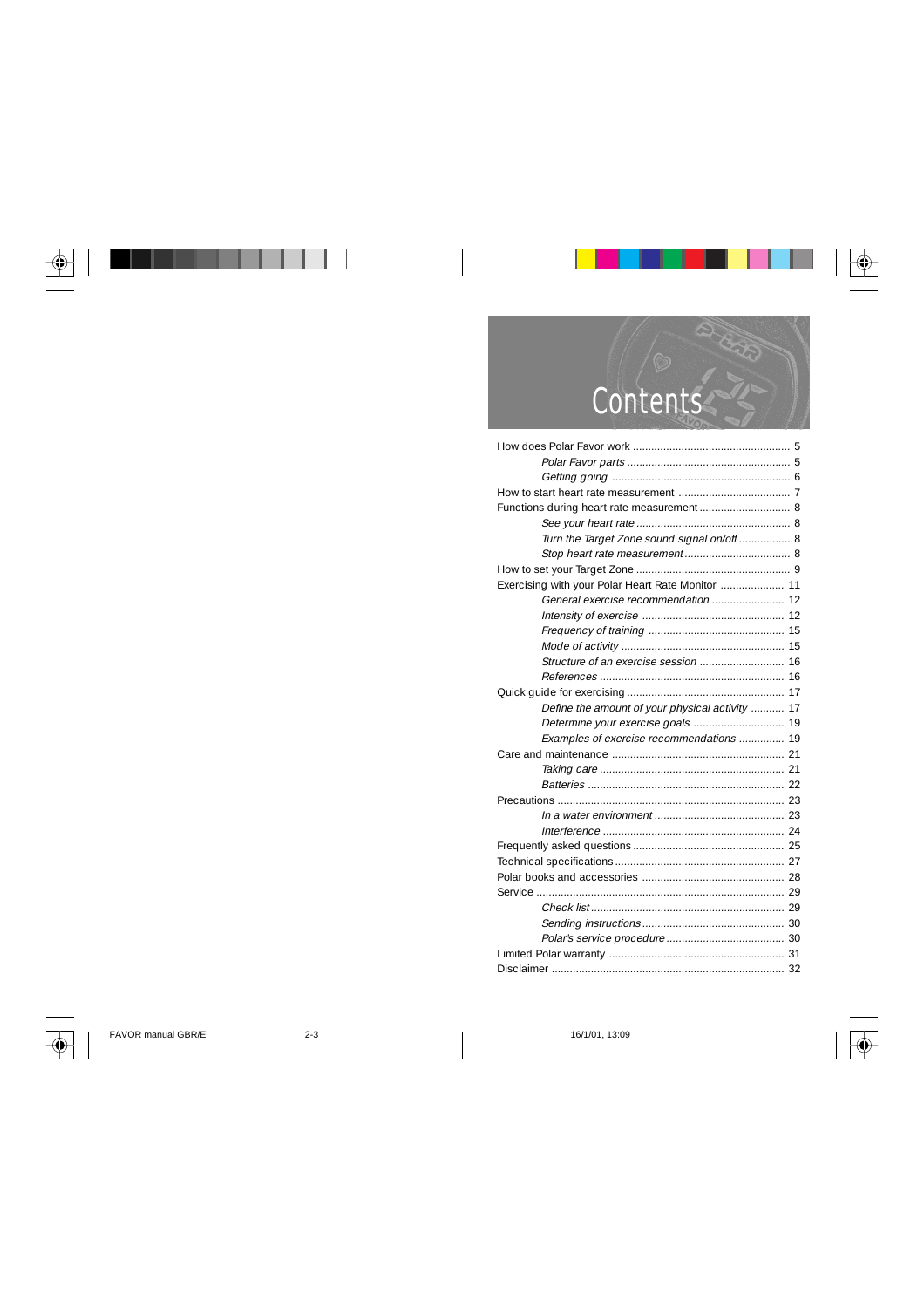**Congratulations on purchasing the Polar Favor Heart Rate Monitor. We are proud to assist you in achieving your personal fitness goals.**

**This guide will provide you with the basic information on how to exercise with your Polar Heart Rate Monitor and how to get the best benefit of its functions.**

 **Wirelessly and continuously yours,**



# **VISUAL CUES TO READ THIS GUIDE**

Indicates a tip to do things faster.

Indicates important issues. Please, pay attention!

Indicates a useful tip. It is good to know these things.

See also

# **IMPORTANT TO REMEMBER!**

- Adjust the strap length snug enough and wet the transmitter electrodes to ensure flawless heart rate measurement.
- Do not bend or stretch the transmitter.
- Do not operate the buttons of the wrist receiver under water.
- Wash and dry your transmitter regularly after use.
- Do not store your Polar Heart Rate Monitor wet.
- Store it in a dry and cool place.
- Keep the Polar Heart Rate Monitor out of extreme cold and heat.



FAVOR manual GBR/E 4-5 16/1/01, 13:09





#### **POLAR FAVOR PARTS**

Your Polar Favor consists of three parts:



2. Elastic strap

3. Polar Favor Wrist Receiver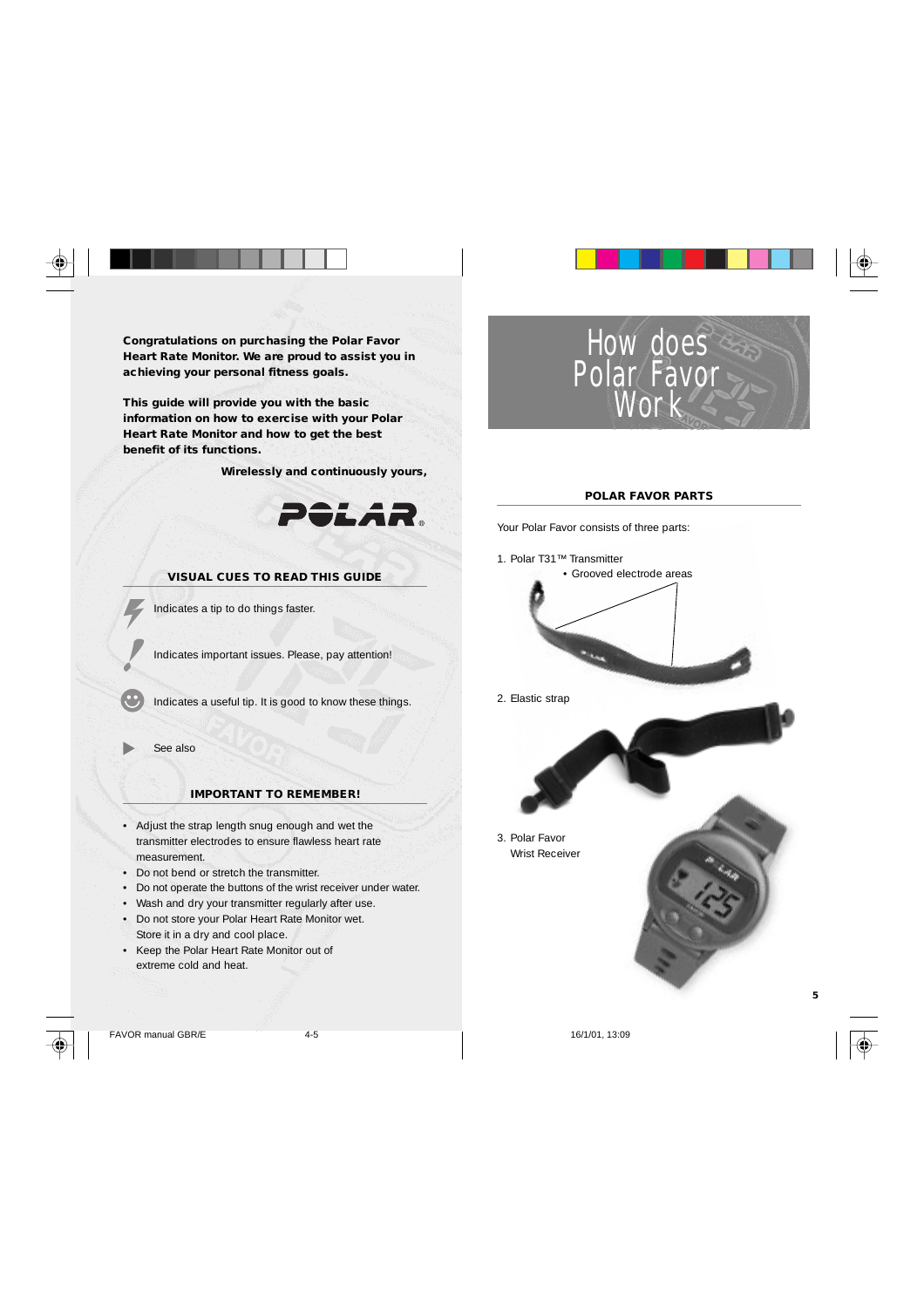

- 1. Attach the Polar Transmitter to the elastic strap.
- 2. Adjust the strap length to fit snugly and comfortably.
- 3. Secure the strap around your chest, below the chest muscles. Lock the buckle. Check that the Polar logo is in a central upright position.
- 4. Pull the Transmitter off your chest and wet the grooved electrode areas on the back of it.
- 5. Check that the wet electrode areas are firmly against your skin.
- 6. Wear the Wrist Receiver as you would wear an ordinary watch.

Alternatively, if you go biking, you may attach the Wrist Receiver to a Polar Bike Mount. **Polar Products**. Keep the Wrist Receiver within the transmission range (1 metre / 3 feet).



It is recommended that you wear the Transmitter against your bare skin to ensure flawless operation. However, if you wish to wear the Transmitter over a shirt, moisten the shirt well under the electrodes.

It is important that the electrodes are wet during exercise. After exercising to preserve the electrodes and battery life: 1. Wash the Transmitter carefully with a mild soap

- water solution.
- 2. Rinse it with pure water.
- 3. Dry the Transmitter carefully.





FAVOR manual GBR/E 6-7 6-7 16/1/01, 13:09



# How to Start Heart Rate **Measurement**

- 1. Wear the Transmitter and the Wrist Receiver as described previously.
- 2. Press the left button of the Receiver for 1 second. Heart rate measurement commences and heart symbol starts flashing. Your heart rate (in beats per minute) appears in the display in approximately 5 seconds. The Target Zone sound symbol is on.
- 3. You can now start exercising with your Polar Favor.



If you wish to wear a watch at the same time when exercising with Polar Favor, it is recommended that you wear the Polar Wrist Receiver and your watch on different wrists to avoid interference.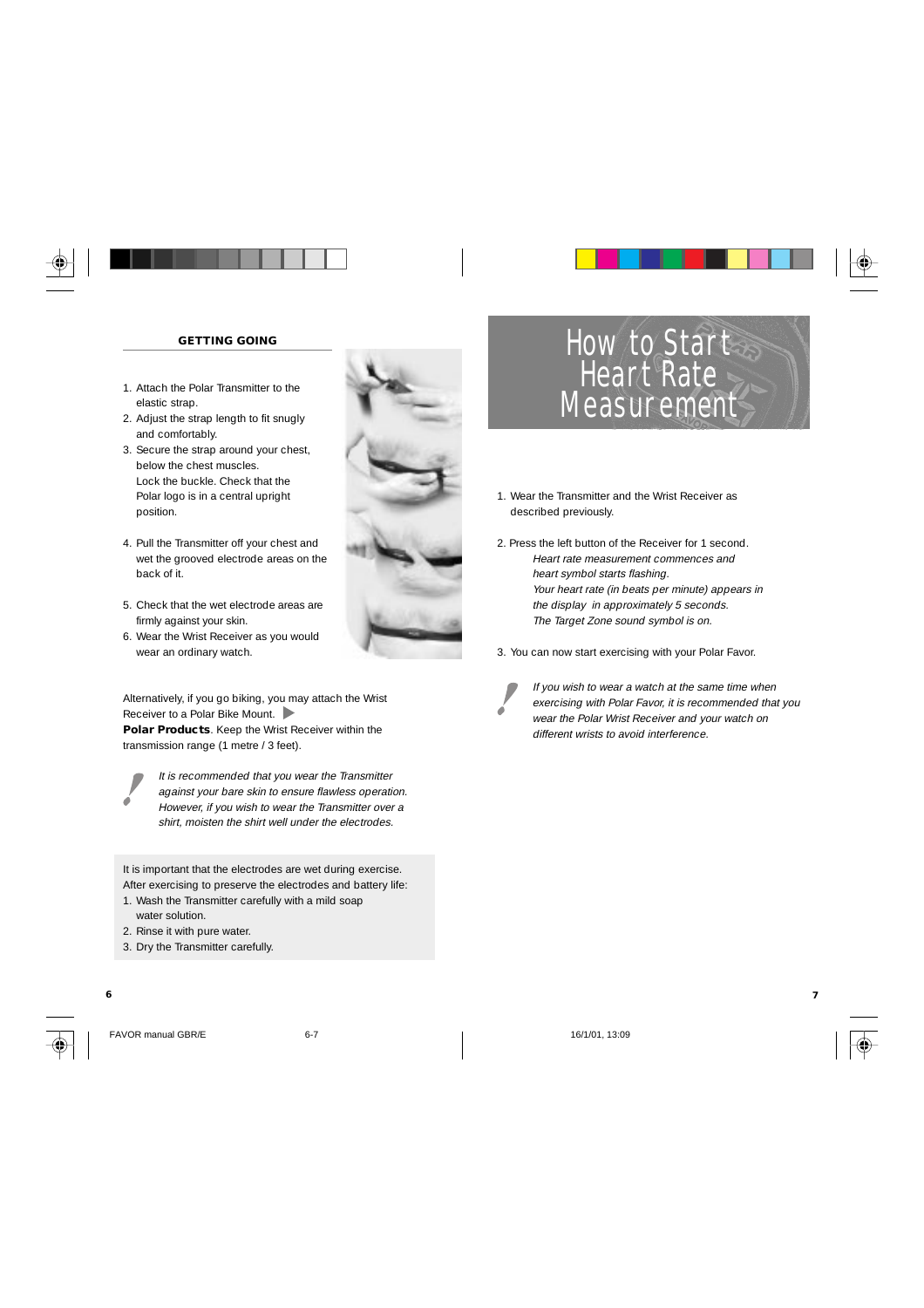# Functions During Heart Rate Measurement

### **SEE YOUR HEART RATE**

You can see your heart rate in beats per minute. A flashing heart symbol indicates an ongoing heart rate measurement. The heart symbol flashes at the pace of your heart.

# **TURN THE TARGET ZONE SOUND SIGNAL ON/OFF**

When the Target Zone sound symbol appears in the display, you will hear an alarm sound with each heart beat if you go above the Upper Limit or below the Lower Limit of your Target Zone.

Press the right button to turn the Target Zone sound signal on or off. sound signal is on

# **STOP HEART RATE MEASUREMENT**

Remove the Transmitter. Heart rate measurement stops.

The Polar Favor Wrist Receiver will automatically return to the battery saving mode if no transmission signals are received within 10 minutes.

OFF appears in the display.



# How to Set Your Target Zone

- 1. When you start from the OFF display, press the left button once and you come to the heart rate measuring mode.
- 2. In the heart rate measuring mode, press the left button. The Upper Limit value and an arrow  $($   $)$  in the upper left corner of the display will appear.
- 3. Keep pressing and hold the button to set the Upper Limit of your personal Target Zone. The numbers will descend in units of 5.
- 4. Release the button, when the desired Upper Limit is reached. The Lower Limit value and an arrow  $\left(\blacktriangleright\right)$  in the lower left corner of the display will appear.

**8 9**



FAVOR manual GBR/E 8-9 16/1/01, 13:09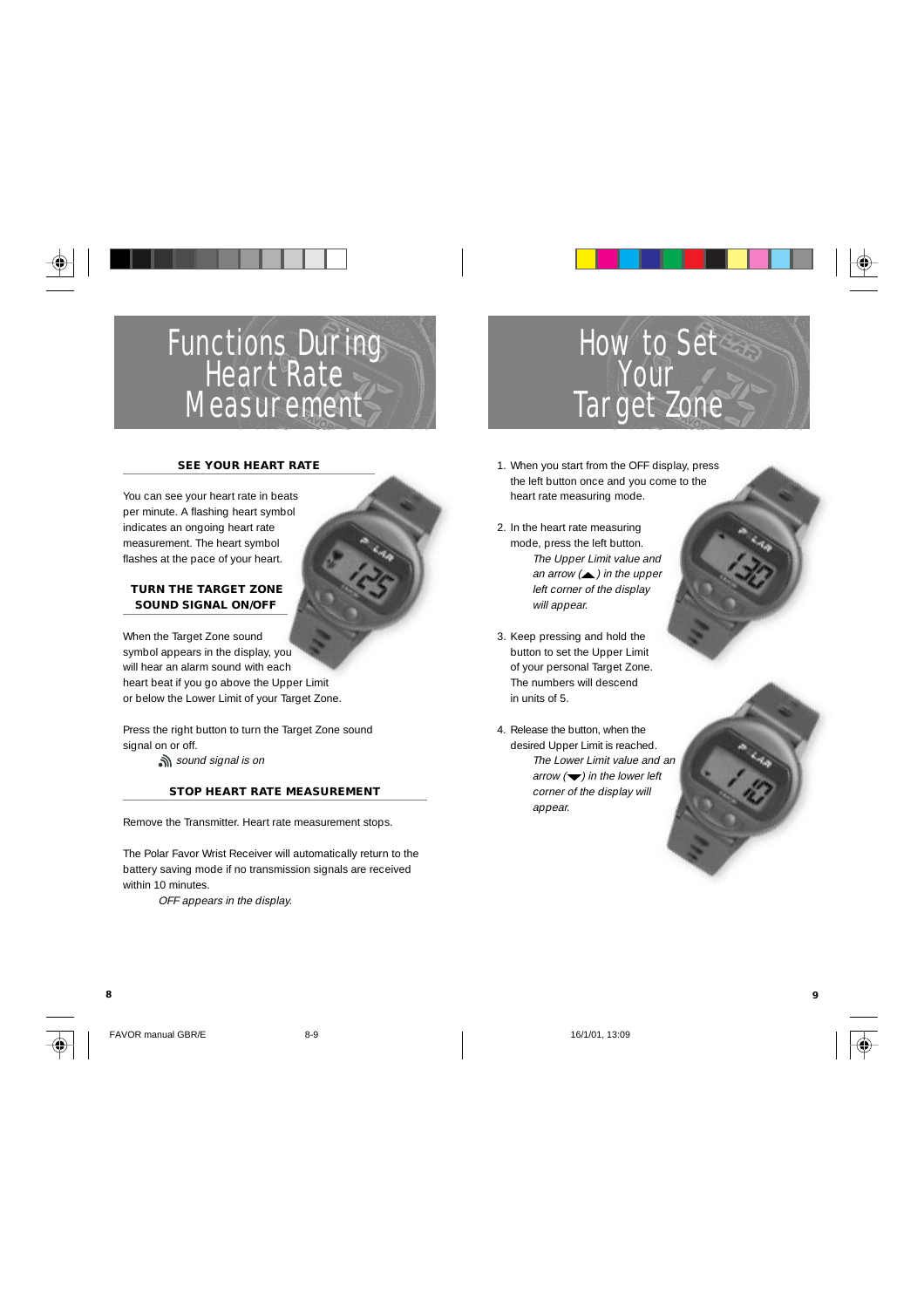

- 5. Press and hold the left button to set the Lower Limit of your personal Target Zone. The numbers will ascend in units of 5.
- 6. Release the button, when the desired Lower Limit is reached. Polar Favor automatically enters the heart rate monitoring mode.

The Upper Limit cannot be set below the Lower Limit. The Upper Limit value will automatically return to 240, the highest possible setting, when it drops to the Lower Limit value previously set. When the Lower Limit value reaches the Upper Limit value, the Lower Limit will be reset to 10, the lowest possible setting.

It may be necessary to reduce the Lower Limit value first and then return to set the Upper Limit.

# Exercising with Your Polar Heart Rate Monitor

Regular exercise helps you to sustain and improve your health and fitness, as well as feel better. Exercising has also other great benefits, you can reduce stress, learn to know your body's reactions and optimise your training time. Whether you are about to start a regular exercise program or you already do sports training, a Polar Heart Rate Monitor will help you to achieve your personal fitness goals in less time, with greater safety.

The effect of your exercise program depends on four factors:

- Intensity of exercise
- Duration of exercise
- Frequency of exercise
- Mode of activity

Exercise may include some risk, especially for those who have been sedentary. To minimise possible risks consider the following advice.

Before beginning a regular exercise program consult your doctor

- if you are over 35 years of age
- if you have not been following a regular exercise program during the past 5 years
- if you smoke
- if you have high blood pressure
- if you have high blood cholesterol
- if you have any signs or symptoms of any disease
- if you are recovering from a serious illness or a medical treatment e.g. surgery
- if you use a pacemaker or another implanted electronic device.

FAVOR manual GBR/E 10-11 10-11 16/1/01, 13:09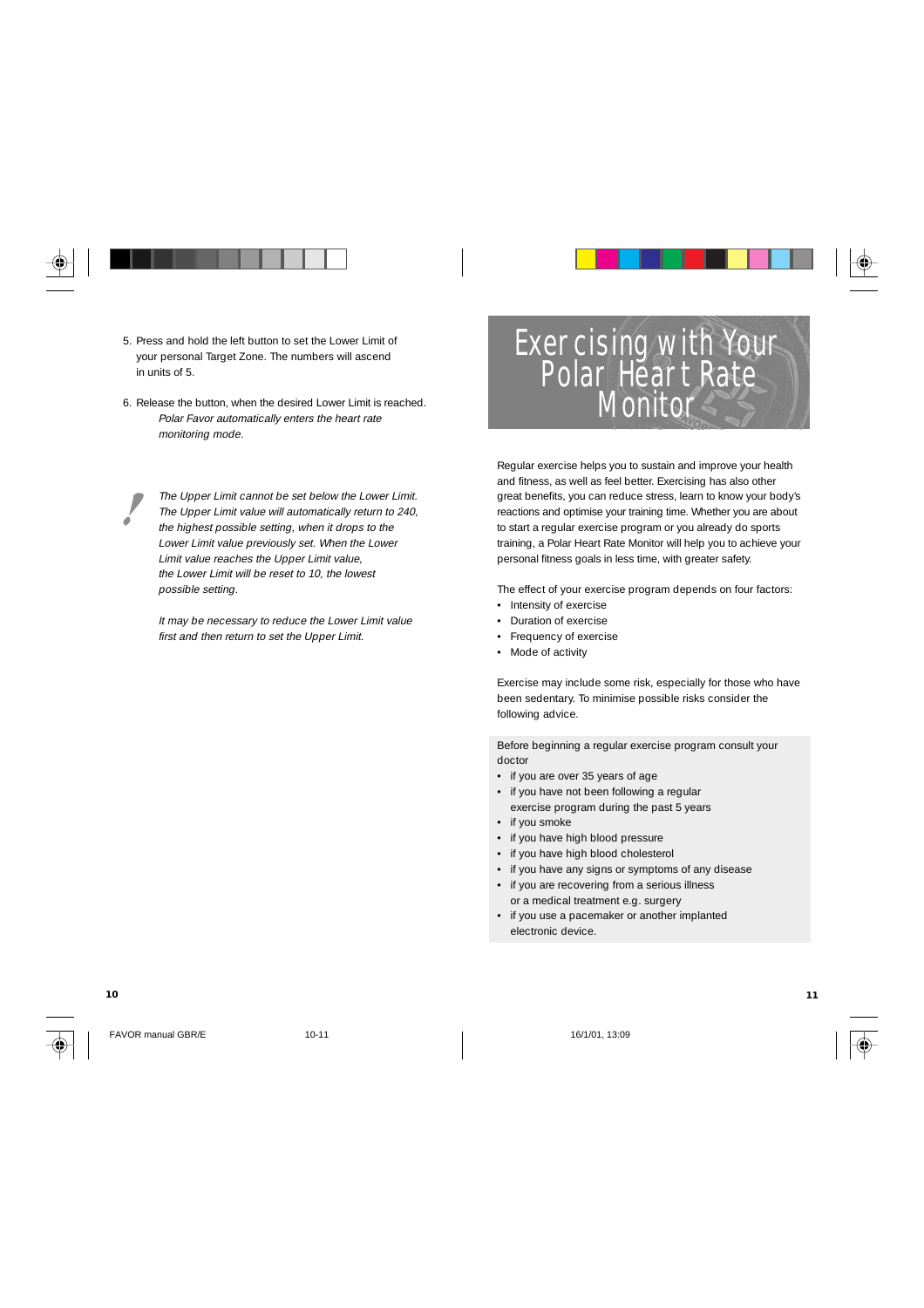

# **GENERAL EXERCISE RECOMMENDATION**

American College of Sports Medicine (ACSM 1990,1995) defines a recommended exercise dose for developing and maintaining cardiovascular fitness in healthy adults as follows:

Intensity of training: 60-90% of the maximum heart rate

Duration of training: 20-60 minutes of continuous aerobic activity Frequency of training: 3-5 days a week Mode of activity: Any mode which uses large muscle groups

#### **INTENSITY OF EXERCISE**

Heart rate is proved to be an excellent indicator of exercise intensity. Heart rate tells you the exertion level of your body during physical or mental loading. With the Polar Heart Rate Monitor you are able to follow the intensity of your exercise easily, keep yourself in the right heart rate Target Zone and stay motivated as you see the improvement. Changes in the heart's beating rate can be followed with a Polar Heart Rate Monitor wirelessly, continuously and ECG accurately.

Define your exercise intensity according to your target. When you exercise within the defined Target Zone, you ensure the right intensity of your workout.

Any physical activity that increases heart rate above the resting heart rate may provide health benefits, but only greater increments above resting heart rate are associated with both health and fitness benefits. This is why you should define your personal Target Zone.

If you are a beginner, sedentary or overweight, a recommended target is to exercise at light or light to moderate intensity. At this target, the exercise is easy-paced and causes only slight breathlessness and sweating.

If you aim for improved fitness or exercise for competitive reasons your exercise intensity is moderate or heavy paced, and it causes clear breathlessness and sweating.

However, when planning your personal exercise dose, you can vary the workout intensity e.g. if there is a change in your physical condition or feelings.

Target zones are calculated using the person's maximum heart rate as a reference. The most reliable way to determine your individual Target Zone is to have your maximum heart rate measured at an exercise stress test. For more information on an exercise stress test, consult your physiologist or doctor.

However, according to ACSM most people can estimate their maximum heart rate by the formula:

#### **220 - Age = Maximum Heart Rate**

For example a 35-year old person's Maximum Heart Rate would be: 220 - 35 = 185 beats per minute

The following Target Range Chart helps you find the right Target Zone for your needs. The percentages for the Target Zones are counted from the maximum heart rate (measured or predicted).

FAVOR manual GBR/E 12-13 16/1/01, 13:09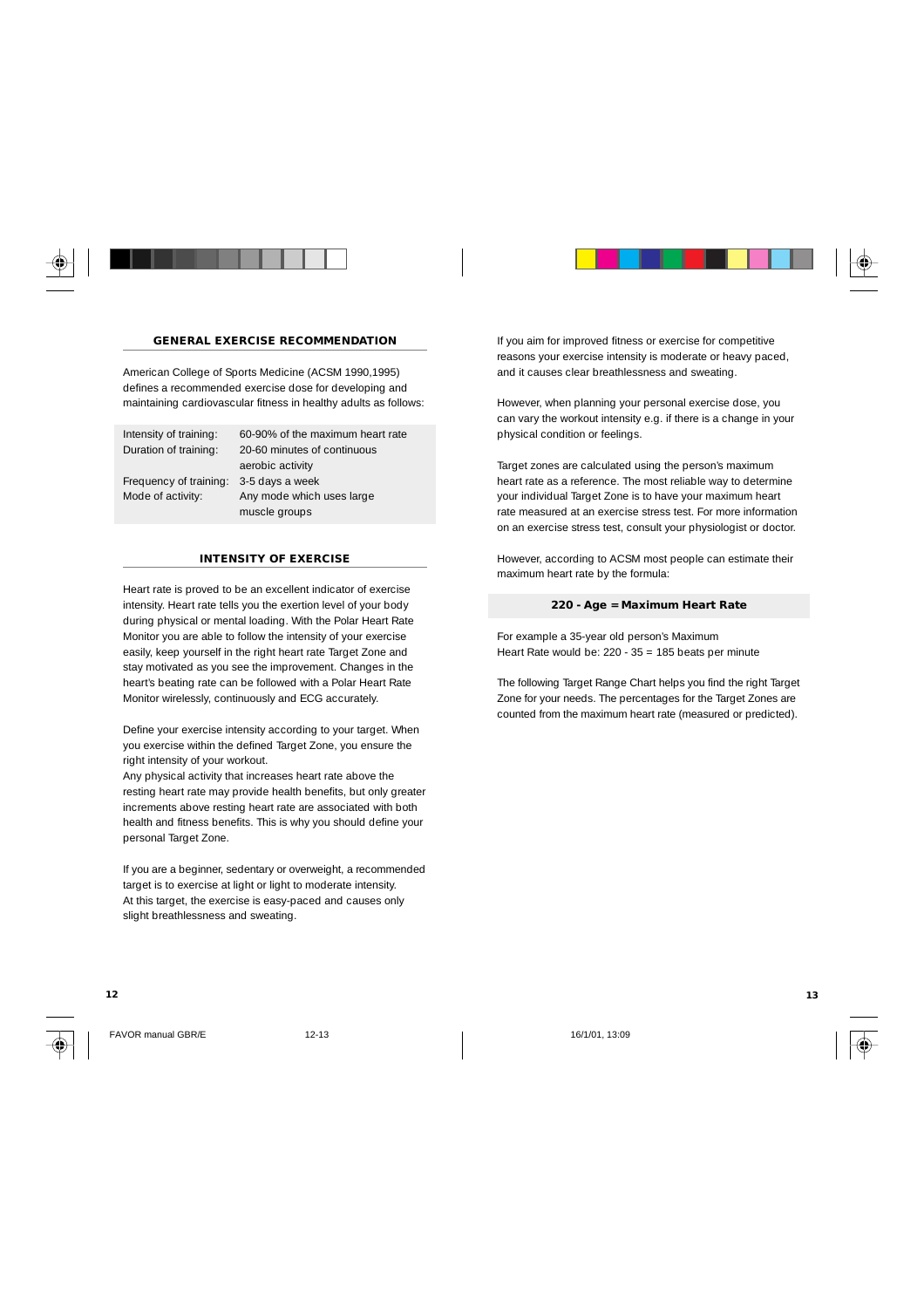| Measured HR <sub>max</sub> | 190      | 185 | 180                                | 175 | 170 | 165 | 160 | 155 | 150 |
|----------------------------|----------|-----|------------------------------------|-----|-----|-----|-----|-----|-----|
| <b>Bpm</b><br>200          |          |     |                                    |     |     |     |     |     |     |
| 180                        |          |     |                                    |     |     |     |     |     |     |
| 160                        |          |     | Heavy Intensity 85-100%            |     |     |     |     |     |     |
| 140                        |          |     | Moderate Intensity 70-85%          |     |     |     |     |     |     |
| 120                        |          |     | Light to Moderate Intensity 60-70% |     |     |     |     |     |     |
| 100                        |          |     | Light Intensity 50-60%             |     |     |     |     |     |     |
| 80                         |          |     |                                    |     |     |     |     |     |     |
| Age<br>20                  | 25<br>30 | 35  | 40                                 | 45  | 50  | 55  | 60  | 65  | 70  |

#### **How to find your personal Target Zone ?**

If you have had your maximum heart rate measured at an exercise stress test, use the upper axis for measured  $HR_{\text{max}}$ . This gives you the precise values for your Target Zone. In case you do not know your exact maximum heart rate, use the lower axis for age.

- 1. Locate one of the four intensity targets, which would be most suitable for you. Each target is shaded differently.
- 2. Locate your age on the down axis or your measured maximum heart rate on the upper axis.
- 3. Read up from your age / read down from your measured maximum heart rate to the target you chose.
- 4. Draw a straight line from the upper edge of the target to the left and you will find the Upper Limit of your Target Zone.
- 5. Then draw another straight line from the lower edge of the target to the left and you will find the Lower Limit for your Target Zone.
- 6. You have now found your Target Zone. As you exercise, make sure that your heart rate stays within your personal Target Zone (between the Lower and the Upper Limit) to get the maximum benefit from your workout.

#### **14 15**



FAVOR manual GBR/E 14-15 16/1/01, 13:09





See the examples above:

- 1. A person, whose maximum heart rate has been measured at an exercise stress test. His HRmax is 170 bpm and his goal is to exercise for health at Light to Moderate Intensity. The Target Zone limits are 102-119 bpm.
- 2. A person, who does not know his HRmax. He is 35 years old and his goal is to improve fitness at Moderate Intensity. The Target Zone limits are 130 - 157 bpm.

#### **FREQUENCY OF TRAINING**

It is recommended that you exercise 3-5 times a week. You can improve your performance by increasing the frequency of training. Remember to let your body recover properly between the training sessions.

#### **MODE OF ACTIVITY**

Select activities that you enjoy and vary your exercise modes. To build a solid base for your aerobic conditioning, choose continuous activities such as jogging, running, walking, swimming, bicycling, rowing and cross-country skiing.

To improve your muscular endurance and strength as well as flexibility choose intermittent activities such as tennis, badminton, football, ice hockey, resistance training and gymnastics.

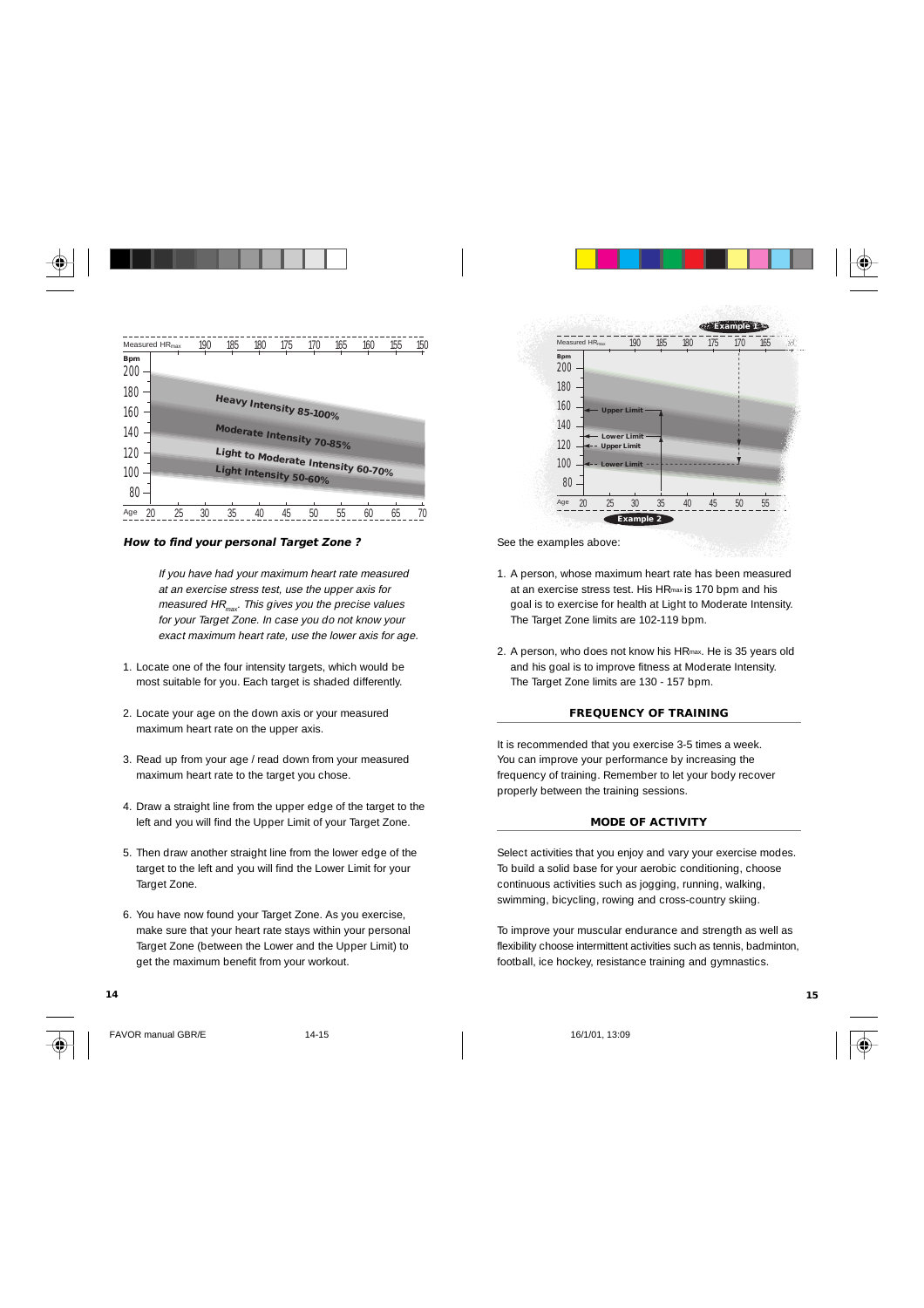

# **STRUCTURE OF AN EXERCISE SESSION**

Begin each workout slowly and give your body a chance to warm up for at least for 5 minutes so that your heart rate is below the selected Target Zone. Gradually increase the intensity of your exercise until you are in your Target Zone.

Remain in your Target Zone for the desired time. After that, gradually reduce the intensity of your exercise and let your heart rate fall below the Target Zone with a 5 minute cooldown period.

For an example of an exercise session for a 35-year-old person with 'Improved Fitness' as a target, please see the following chart.



#### **REFERENCES**

American College of Sports Medicine. Position Stand. The Recommended Quantity and Quality of Exercise for Developing and Maintaining Cardiorespiratory and Muscular Fitness in Healthy Adults. Med Sci Sports Exerc 22: 265-274, 1990.

American College of Sports Medicine. ACSM's Guidelines for Exercise Testing and Prescription. Williams & Wilkins, 1995.

Jackson, A.S., Blair, S.N., Mahar, M.T., Wier, L.T., Ross, R.M. and Stuteville, J.E. Prediction of functional aerobic capacity without exercise testing. Med Sci Sports Exerc 22: 863-870, 1990.

#### **16 17**



FAVOR manual GBR/E 16-17 16-17 16-17 16-17 16-18-18 16/1/01, 13:09



Before beginning, you should ask yourself two key questions: • What is the amount of my physical activity at the moment?

• What are my goals?

The following steps help you answer the two questions, get the most out of your Polar Heart Rate Monitor, and achieve your personal exercise goals.

### **1. DEFINE THE AMOUNT OF YOUR PHYSICAL ACTIVITY**

You may have a clear understanding of your present physical condition. In this case you can move to the next step to specify your goals. You can also define the amount of your physical activity by answering the questionnaire which is modified from the "Code for Physical Activity" developed by NASA/Johnson Space Center (Jackson et al. 1990).

The questionnaire is an easy and quick way to define whether you are a beginner, a moderate exerciser, an active exerciser or a serious exerciser. It is recommended to review the questionnaire every 1-2 months and revise if the amount of your physical activity has changed.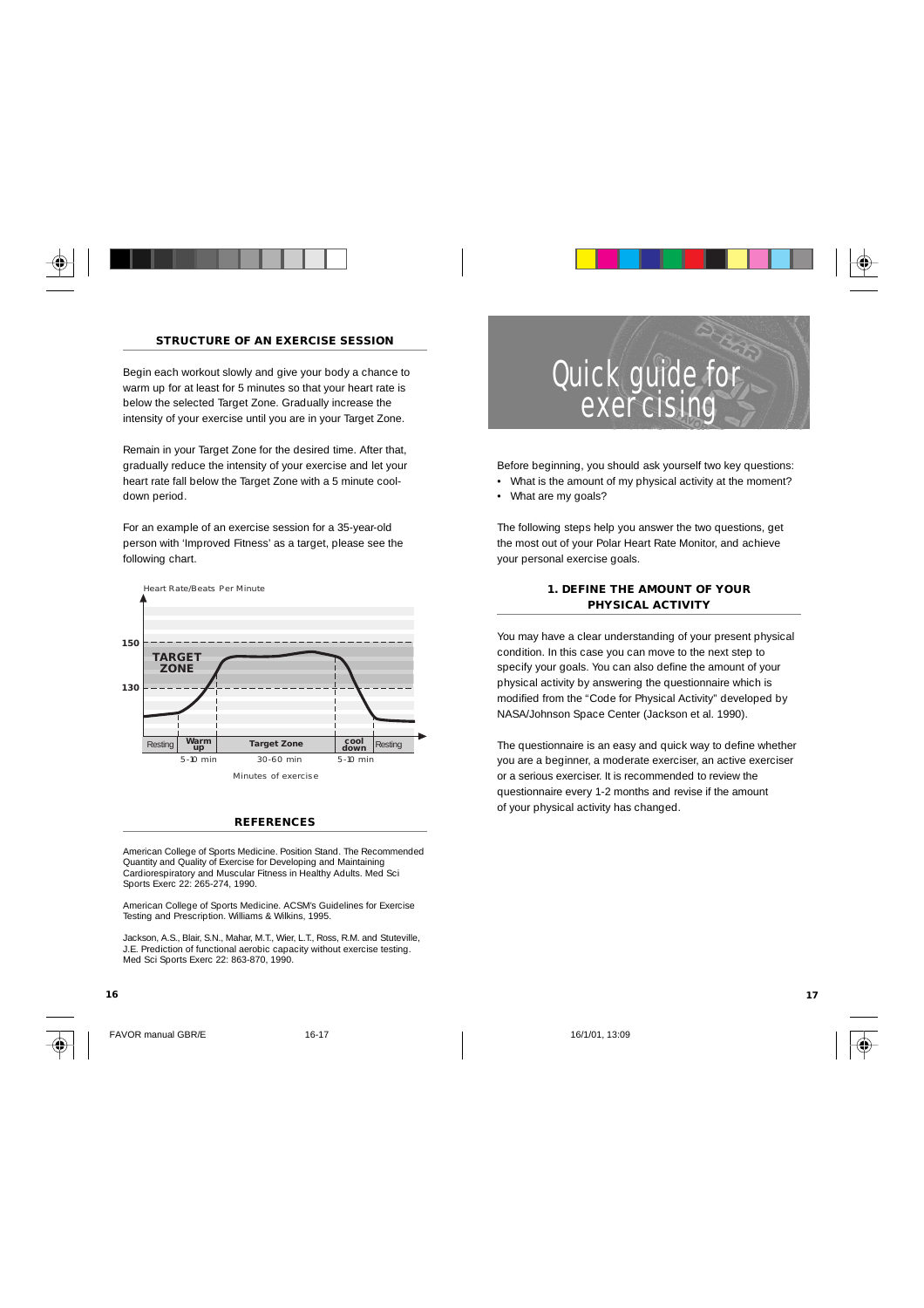





Which alternative best describes your general **activity level** for the **previous month?**

**A beginner** who does not participate regularly in programmed recreational sports or heavy physical activity.

- ❑ Avoid walking or exertion whenever possible.
- ❑ Walk for pleasure, routinely use stairs, occasionally exercise sufficiently to cause heavy breathing or perspiration.

**A moderate exerciser** who participates regularly in recreation or work requiring modest physical activity, such as golf, gymnastics or yard work.

- $\Box$  10 to 60 min. a week
- ❑ Over one hour a week

**An active exerciser** who participates regularly in heavy physical exercise such as jogging, swimming, cycling or engages in vigorous aerobic activity type exercise such as tennis.

- ❑ Run less than 1 mile a week or spend less than 30 min. a week in comparable physical activity.
- ❑ Run 1 to 5 miles a week or spend 30 to 60 min. a week in comparable physical activity.

**A serious exerciser** who participates in a regimented workout program consisting of heavy physical exercise.

- ❑ Run 5 to 10 miles a week or spend 1 to 3 hours a week in comparable physical activity.
- ❑ Run over 10 miles a week or spend over 3 hours a week in comparable physical activity.

# **2. DETERMINE YOUR EXERCISE GOALS**

It is easier to stay motivated when you determine your reason for exercising and establish a goal. That is why you should determine your personal goal very clearly. Your exercise goal may be one of these:

- Get used to regular physical exercise
- Lose weight
- Maintain or improve health
- Maintain or improve fitness
- Compete with yourself
- Achieve competitive results

### **3. EXAMPLES OF EXERCISE RECOMMENDATIONS**

Recommendation for a **beginner**:

| Goal                                 | Duration in<br>Target Zone | Times<br>a week | Intensity                     |
|--------------------------------------|----------------------------|-----------------|-------------------------------|
| Improve<br>fitness and<br>well-being | 15-40 min.<br>at a time    | $2 - 4$         | Light<br>Light to<br>moderate |

#### Recommendation for a **moderate exerciser**:

| Goal                       | Duration in<br>Target Zone | <b>Times</b><br>a week | Intensity            |
|----------------------------|----------------------------|------------------------|----------------------|
| Maintain<br>fitness<br>and | 20-40 min.<br>at a time    | $2 - 4$                | Light to<br>moderate |
| well-being                 |                            | 1                      | Moderate             |
| Improve<br>fitness<br>and  | $30-60$ min.<br>at a time  | $2 - 4$                | Light to<br>moderate |
| lose weight                |                            | $\mathfrak{D}$         | Moderate             |



FAVOR manual GBR/E 18-19 18-19 16/1/01. 13:09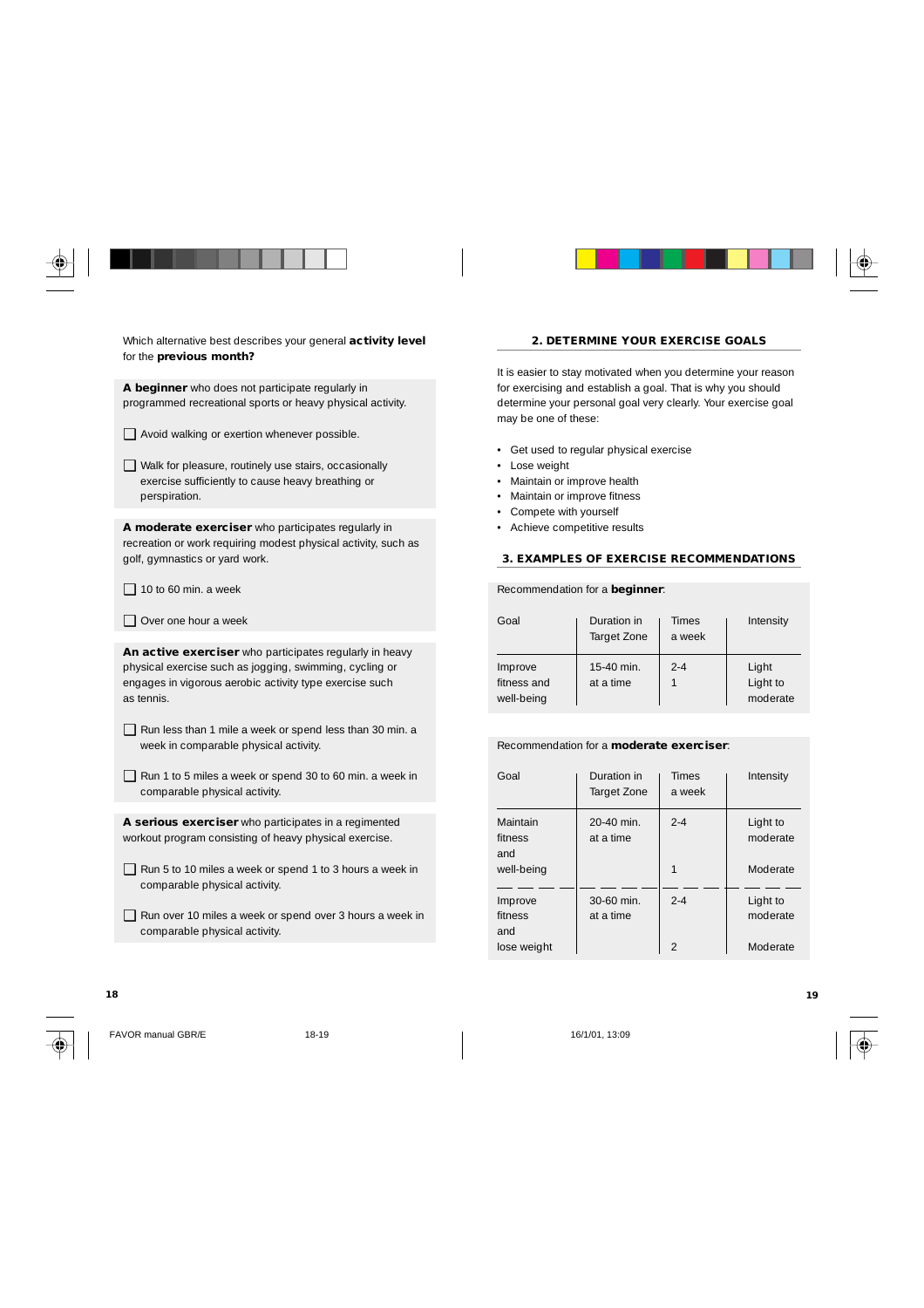#### Recommendation for an **active exerciser**:

| Goal                       | Duration in<br>Target Zone | <b>Times</b><br>a week | Intensity |
|----------------------------|----------------------------|------------------------|-----------|
| Maintain<br>fitness<br>and | 30-60 min.<br>at a time    | $2 - 4$                | Moderate  |
| well-being                 |                            | 1                      | Heavy     |
| Improve                    | 60-90 min.                 | $2 - 4$                | Moderate  |
| fitness                    | at a time                  | $\mathcal{D}$          | Heavy     |

Recommendation for a **serious exerciser**: Have your maximum heart rate measured and find your personal Target Zone to get the best benefit of your training sessions. For more information on heart rate monitoring **Polar products/Polar books and booklets**.

Care and

Your Polar Heart Rate Monitor is a high-tech instrument of superior design and workmanship and should be treated with care. The suggestions below will help you fulfill the warranty obligations and enjoy this product for many years to come.

**Maintenance** 

#### **TAKING CARE OF YOUR POLAR HEART RATE MONITOR**

- Wash the Polar Transmitter regularly after use with a mild soap and water solution. Rinse with pure water. Dry carefully after washing.
- Never store the Polar Transmitter wet. Sweat and moisture can keep its electrodes wet and the Polar Transmitter activated, which shortens the battery life.
- Store your Polar Heart Rate Monitor in a cool and dry place.
- Do not bend or stretch the Polar Transmitter. This may damage the electrodes.
- Keep your Polar Heart Rate Monitor out of extreme cold (below -10 °C / 14 °F) and heat (above 50 °C / 122 °F).
- Do not expose the Polar Heart Rate Monitor to direct sunlight for extended periods, such as by leaving it in a car.



FAVOR manual GBR/E 20-21 20-21 16/1/01. 13:09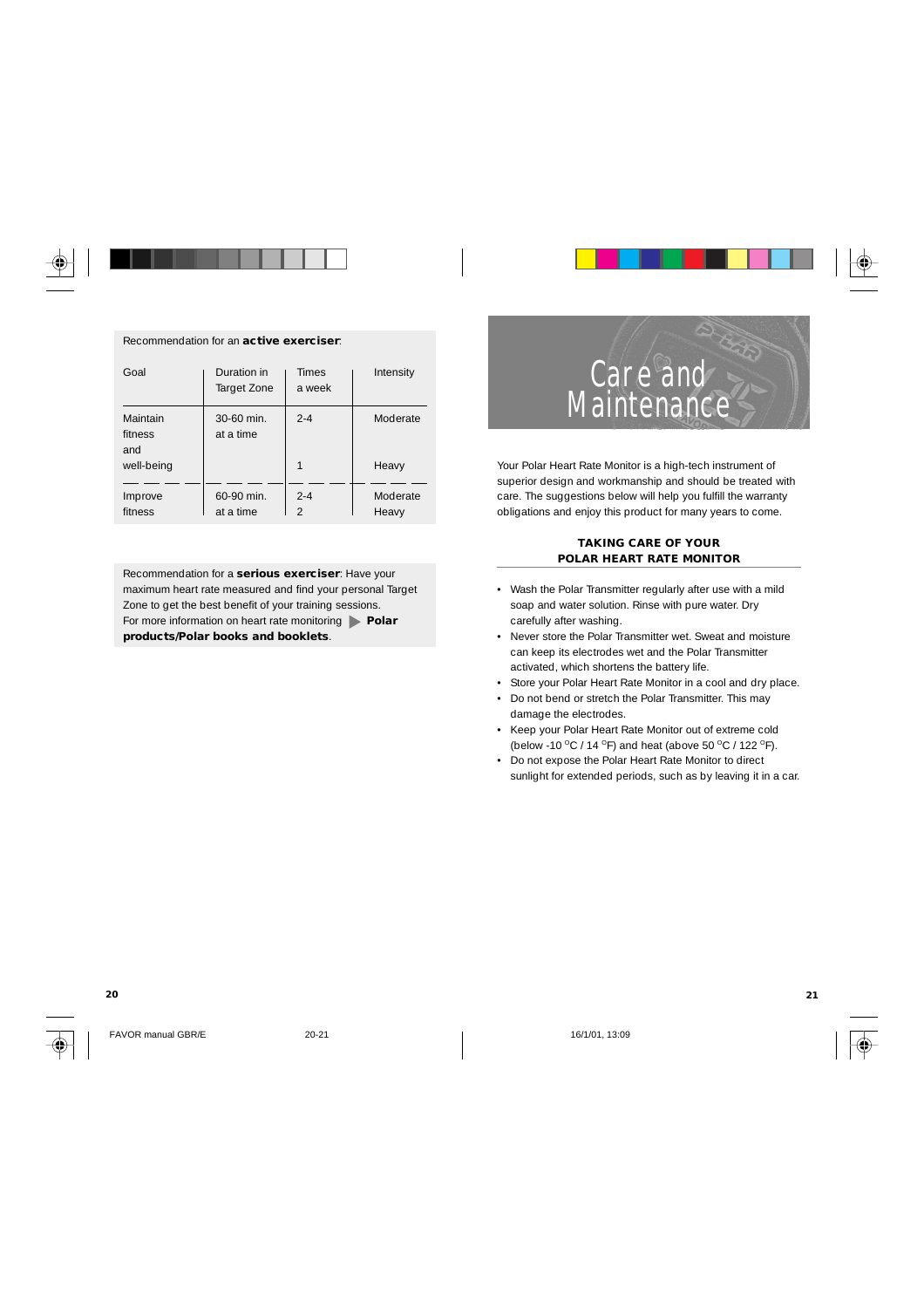

# POLAR TRANSMITTER

The estimated average battery life of the Polar Transmitter is 2500 hours of use. Contact your distributor/dealer for a Transmitter replacement.

See **Service** for detailed instructions.



Polar recycles used Transmitters.

### POLAR WRIST RECEIVER

The estimated average battery life of the Polar Wrist Receiver is 1 year in normal use (2h/day, 7 days a week). However, because the battery is inserted at the factory, the actual life of your first battery once in your possession may be less than the estimated battery life.

Do not open the Polar Wrist Receiver yourself. To ensure the water resistance properties and the use of qualified components, the Wrist Receiver battery should be replaced only by a person authorised by Polar Electro Oy. At the same time a full periodic check of the Polar Heart Rate Monitor will be done. **Service** for detailed instructions.



#### **USING A POLAR HEART RATE MONITOR IN A WATER ENVIRONMENT**

Polar Favor is water resistant to 20 meters. To maintain the water resistance, do not operate the buttons of the Polar Wrist Receiver under water. The pressure may cause the Receiver to leak.

Heart rate measurement in a water environment is technically demanding for the following reasons:

- Pool water with a high chlorine content and seawater may be very conductive and therefore short circuit the ECG signal so that it cannot be detected by the Transmitter unit.
- Jumping into the water or strenuous muscle movement during competitive swimming may cause water resistance that shifts the Transmitter on the body to a location where it is not possible to pick up ECG signal.
- The ECG signal strength varies depending on the individual's tissue composition and the percentage of people who have problems in heart rate measuring is considerably higher in a water environment than in other use.

FAVOR manual GBR/E 22-23 22-23 16/1/01, 13:09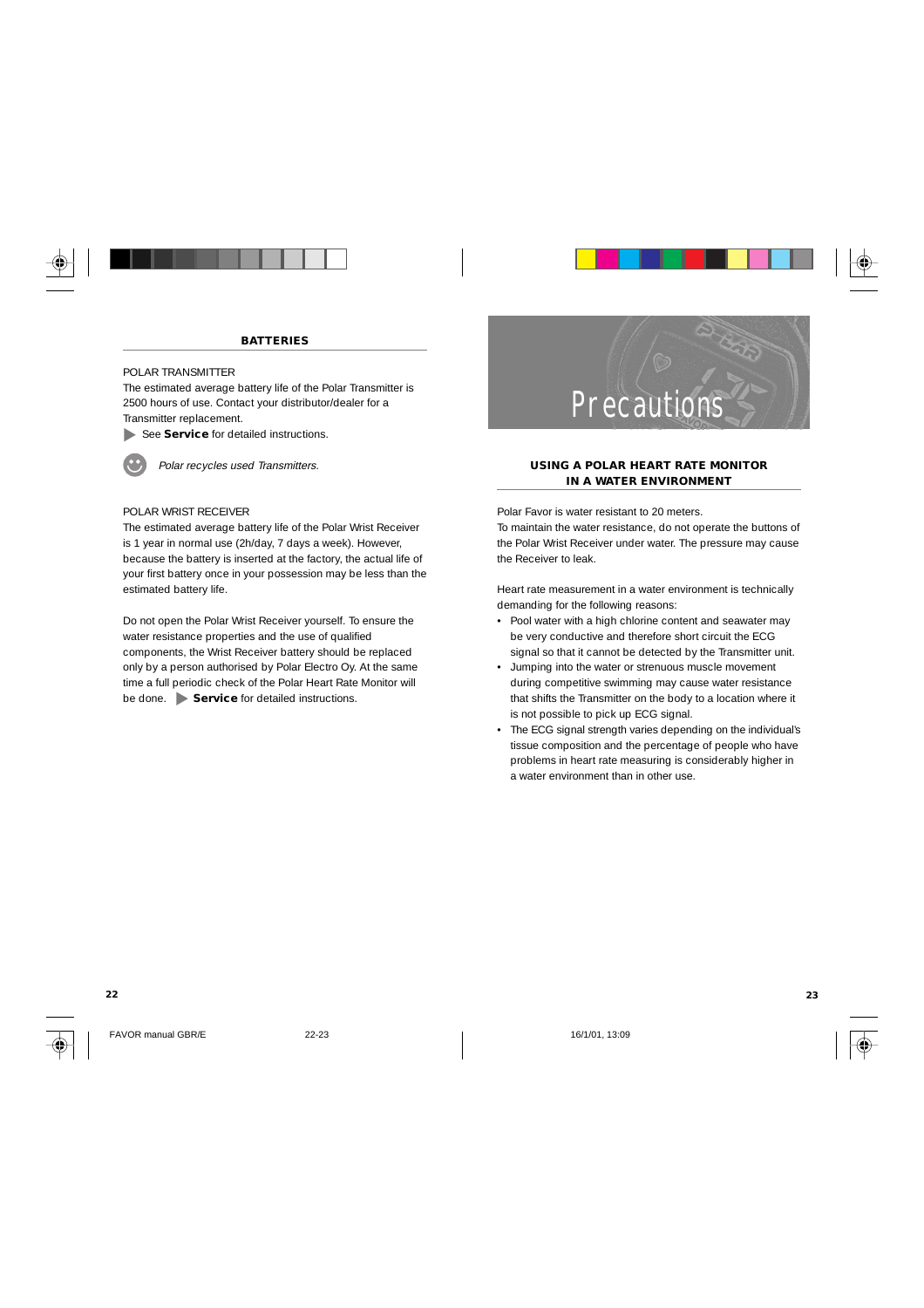### **POLAR HEART RATE MONITOR AND INTERFERENCE**

# ELECTROMAGNETIC INTERFERENCE

Disturbances may occur near high voltage power lines, televisions, cars, bike computers, some exercise equipment or cellular phones.

## CROSSTALK

The non-coded Polar Wrist Receiver picks up transmitter signals within 1 metre/ 3 feet. Therefore, when you are using your Polar Heart Rate Monitor make sure no other transmitter is within that range. Signals from more than one transmitter picked up simultaneously can cause an incorrect readout.

#### EXERCISE EQUIPMENT

Several pieces of exercise equipment with electronic or electrical components such as LED displays, motors and electrical brakes may cause interfering stray signals. To try to tackle these problems, relocate the Polar Wrist Receiver as follows:

- 1. Remove the Polar Transmitter from your chest and use the exercise equipment as you would normally.
- 2. Move the Receiver around until you find an area in which it displays no stray reading or flashing of the heart symbol. Interference is often worst right in front of the display panel of the equipment, while the left or right side of the display is relatively free of disturbance.
- 3. Put the Transmitter back on the chest and keep the Receiver in this interference free area.
- 4. If the Polar Heart Rate Monitor still does not work with the exercise equipment, this piece of equipment may be too noisy electrically for wireless heart rate measurement.

#### **Notice for persons with pacemakers**

Persons who have a pacemaker use the Polar Heart Rate Monitor at their own risk. Before starting use, we always recommend an exercise test under doctor's supervision. The test is to ensure the safety and reliability of the simultaneous use of the pacemaker and the heart rate monitor.

**Frequently Asked Questions** 

#### **WHAT SHOULD I DO IF...**

- ...THERE IS NO HEART RATE READING?
- 1. Check that the elastic strap is snug enough.
- 2. Check that the electrodes of the Polar Transmitter are moistened and that you are wearing it as instructed.
- 3. Check that you have kept the Polar Transmitter clean.  **Care and maintenance**.
- 4. Check that there are no sources of electromagnetic radiation in the close vicinity of the Polar Wrist Receiver, such as TV sets, cellular phones, CRT monitors etc.  **Precautions**.
- 5. You can reset the Wrist Receiver by pressing both buttons down at the same time. The target zone limits enter the default settings.
- 6. Have you had a cardiac event which may have altered your ECG waveform? In this case consult your physician.
- ...HEART SYMBOL FLASHES IRREGULARLY?
- 1. Check that your Polar Wrist Receiver is inside the transmission range and not further that 1 metre/ 3 feet from the Polar Transmitter you are wearing.
- 2. Check that the elastic strap has not become loose during exercise.
- 3. Make sure that the electrodes of the Transmitter are moistened.
- 4. Make sure that there is no other heart rate transmitter within the reception range (1 metre/ 3 feet). **Precautions/ Crosstalk**.
- 5. Cardiac arrythmia may cause irregular readings. In this case consult your physician.



FAVOR manual GBR/E 24-25 16/1/01, 13:09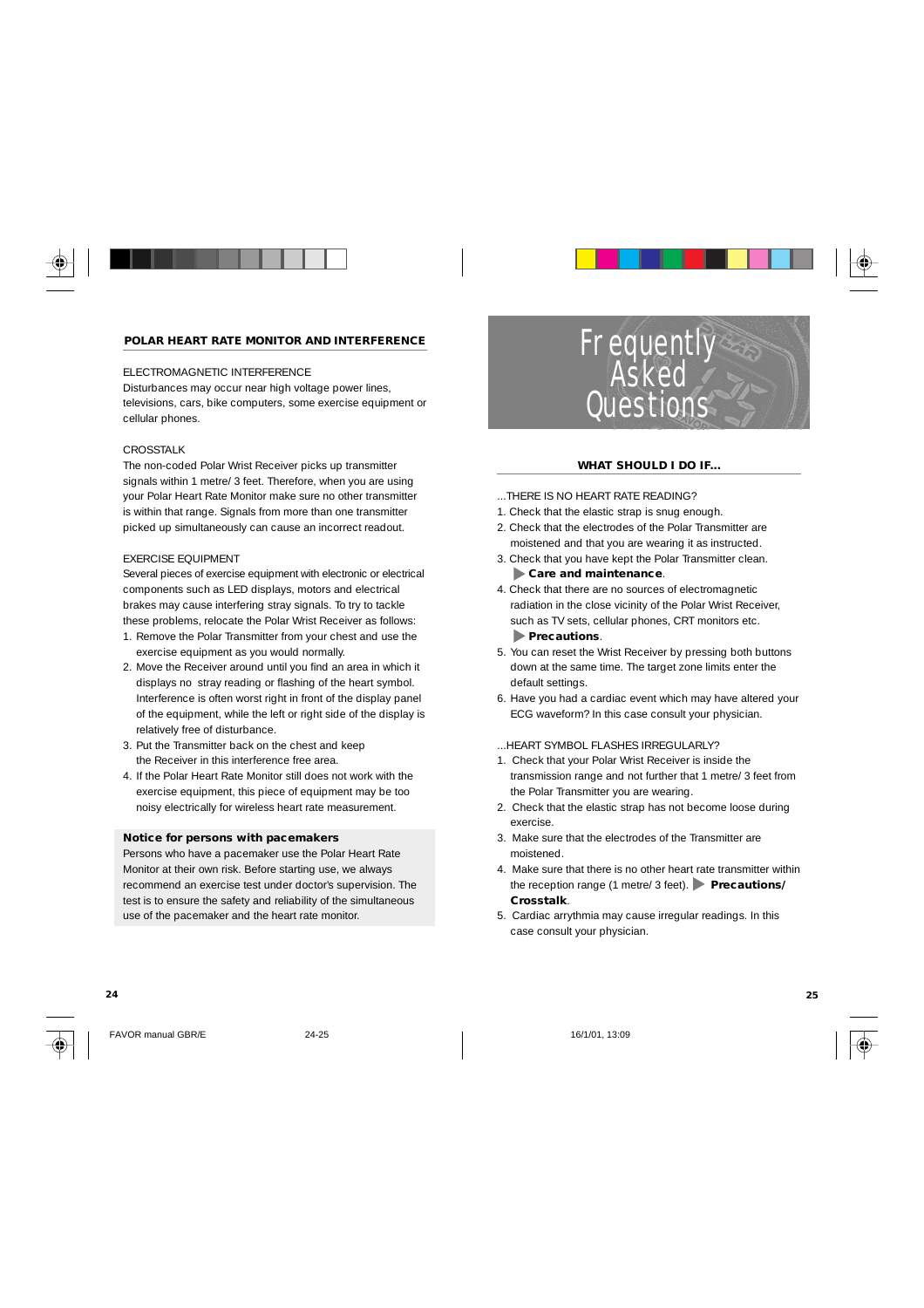

...HEART RATE READING BECOMES ERRATIC OR EXTREMELY HIGH (OVER 200 BPM)? You may have come within range of strong electromagnetic signals which cause erratic readings on the Receiver display. Check your surroundings and move further away from the source of disturbance. **Precautions**.

...THE DISPLAY IS BLANK OR FADING? Have the batteries checked. **Service**.

...THE BATTERY OF THE WRIST RECEIVER MUST BE REPLACED?

We recommend having all service done by authorised Polar Service. Especially during the warranty period this is necessary to keep the warranty of the whole Polar Heart Rate Monitor valid. Polar Service will test your Wrist Receiver for water resistance after battery replacement and make a full periodic check of the complete Polar Heart Rate Monitor.  **Care and Maintenance/Batteries** and **Service**.



Polar Heart Rate Monitor is designed to indicate the level of physiological strain and intensity in sports and exercise. No other use is intended or implied. Heart rate is displayed as number of heart beats per minute (bpm).

#### **POLAR TRANSMITTER**

| Battery type: | Built-in Lithium Cell                                     |
|---------------|-----------------------------------------------------------|
| Battery life: | Average 2500 hours of use                                 |
|               | Operating temperature: 14 °F to 122 °F / -10 °C to +50 °C |

### **POLAR WRIST RECEIVER**

| Battery type:     | CR 2032                                                   |
|-------------------|-----------------------------------------------------------|
| Battery life:     | Average 1 year (2h/day, 7 days/week)                      |
|                   | Operating temperature: 14 °F to 122 °F / -10 °C to +50 °C |
| Water resistancy: | to 20 metres                                              |
| Accuracy of heart |                                                           |
| rate measurement: | $\pm$ 1% or $\pm$ 1 beats per minute,                     |
|                   | whichever larger, definition applies                      |
|                   | to steady state conditions                                |
|                   |                                                           |

### **DEFAULT SETTINGS**

| Upper Limit: | 150 |
|--------------|-----|
| Lower Limit: | 120 |

FAVOR manual GBR/E 26-27 26-27 16/1/01, 13:09

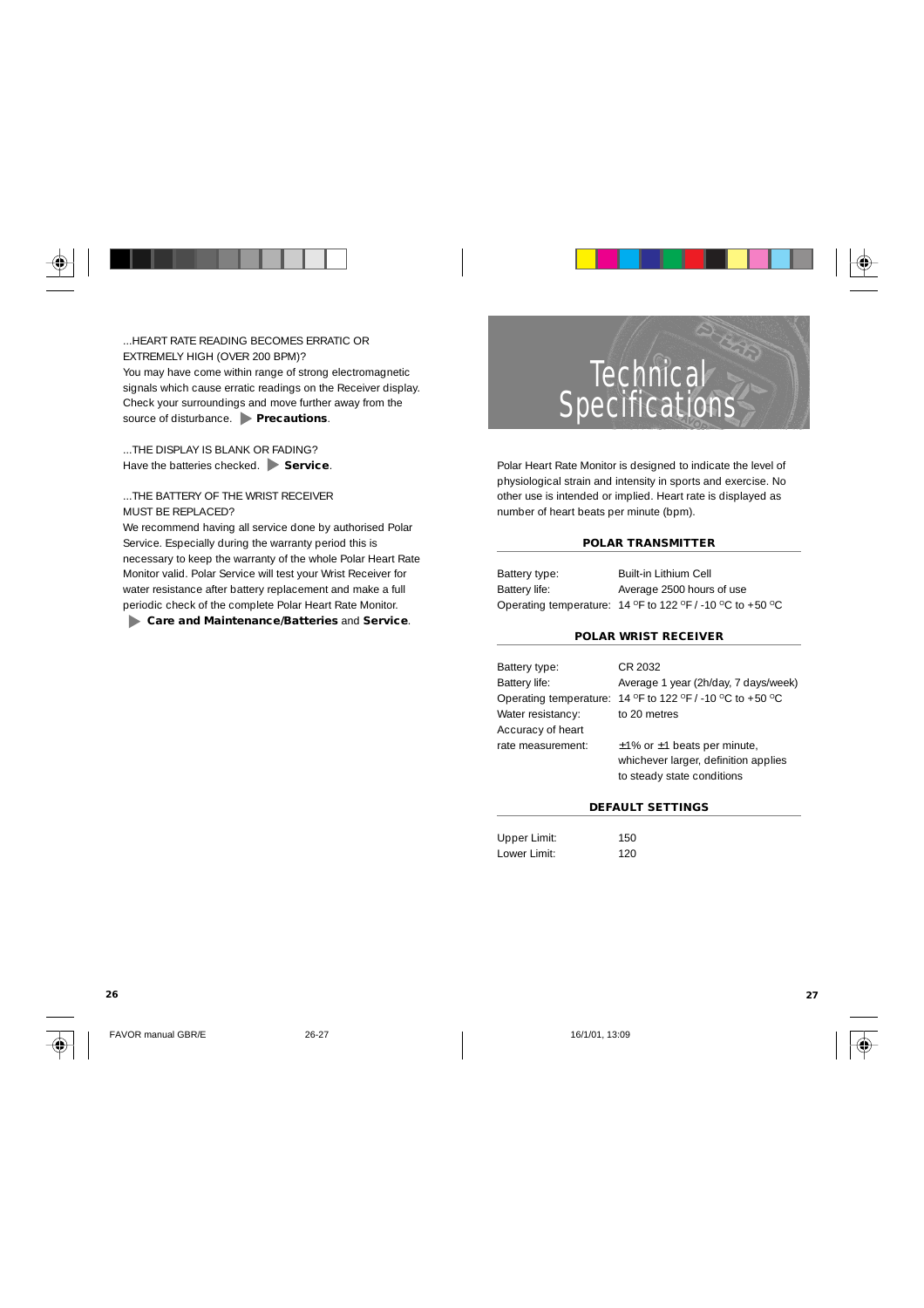

#### **POLAR BOOKS AND BOOKLETS**

| Roy Benson, MPE:  Precision Running                      |                         |
|----------------------------------------------------------|-------------------------|
| Dr. Matthew Brick:  Precision Multisport                 |                         |
| Edmund R. Burke, Ph.D.:  Precision Cycling               |                         |
| Neil Craig  Scientific Heart Rate Training               |                         |
| Sally Edwards:  The Heart Rate Monitor Book              |                         |
| Mark Fenton and                                          |                         |
| Dave McGovern:  Precision Walking                        |                         |
| Ute Haas, M.Sc.,                                         |                         |
| Tarja Suomi, M.Sc. and                                   |                         |
| Dr. Raija Laukkanen, Ph.D.:  Precision Aerobics          |                         |
| Dr. Peter J.G.M. Janssen:  Training, Lactate, Pulse Rate |                         |
| Dr. Katriina Kukkonen-Harjula,                           |                         |
| MD and Dr. Raija Laukkanen,                              |                         |
|                                                          |                         |
| Dr. Raija Laukkanen, Ph.D  Research Index                |                         |
| Yvonne Lin:  Precision Sports Aerobics                   |                         |
| Dr. James M. Rippe:  Target Your Fitness and             |                         |
|                                                          | Weight Management Goals |
| Dr. Jamer M. Rippe:  The Polar Fat Free and Fit          |                         |
|                                                          | Forever Program         |

### **POLAR ACCESSORIES**

- Polar Bike Mount for all bikes and Polar Heart Rate Monitors
- Elastic straps of different lengths
- Extra Transmitter for other family members
- Polar Heart Bra for women
- Test handle for groups and trainers

# **Ask your local dealer or distributor for more details.**



FAVOR manual GBR/E 28-29 16/1/01. 13:09



Polar Service will help you get the most out of your Polar Heart Rate Monitor. Should your Polar Heart Rate Monitor need service, please follow the instructions:

Service

#### **CHECK LIST**

Before you return your Polar Heart Rate Monitor for service, please check the following:

- 1. IS THE TRANSMITTER BEING WORN CORRECTLY? The Polar logo should be right side up and the Transmitter flat against the skin. The elastic strap should be adjusted for a snug and comfortable fit.
- 2. ARE THE ELECTRODES MOIST ON THE TRANSMITTER? It is important that the electrodes are wet during the heart rate measurement.
- 3. IS THE TRANSMITTER CLEAN? Regular washing with mild soap and water solution and thorough dry afterwards will ensure that good conductivity remains.
- 4. ARE YOU HAVING DISTURBANCES CAUSED BY OTHER PEOPLE WITH HEART RATE MONITORS OR EXERCISE EQUIPMENT?

 **Precautions/Polar Heart Rate Monitor and interference** for more details.

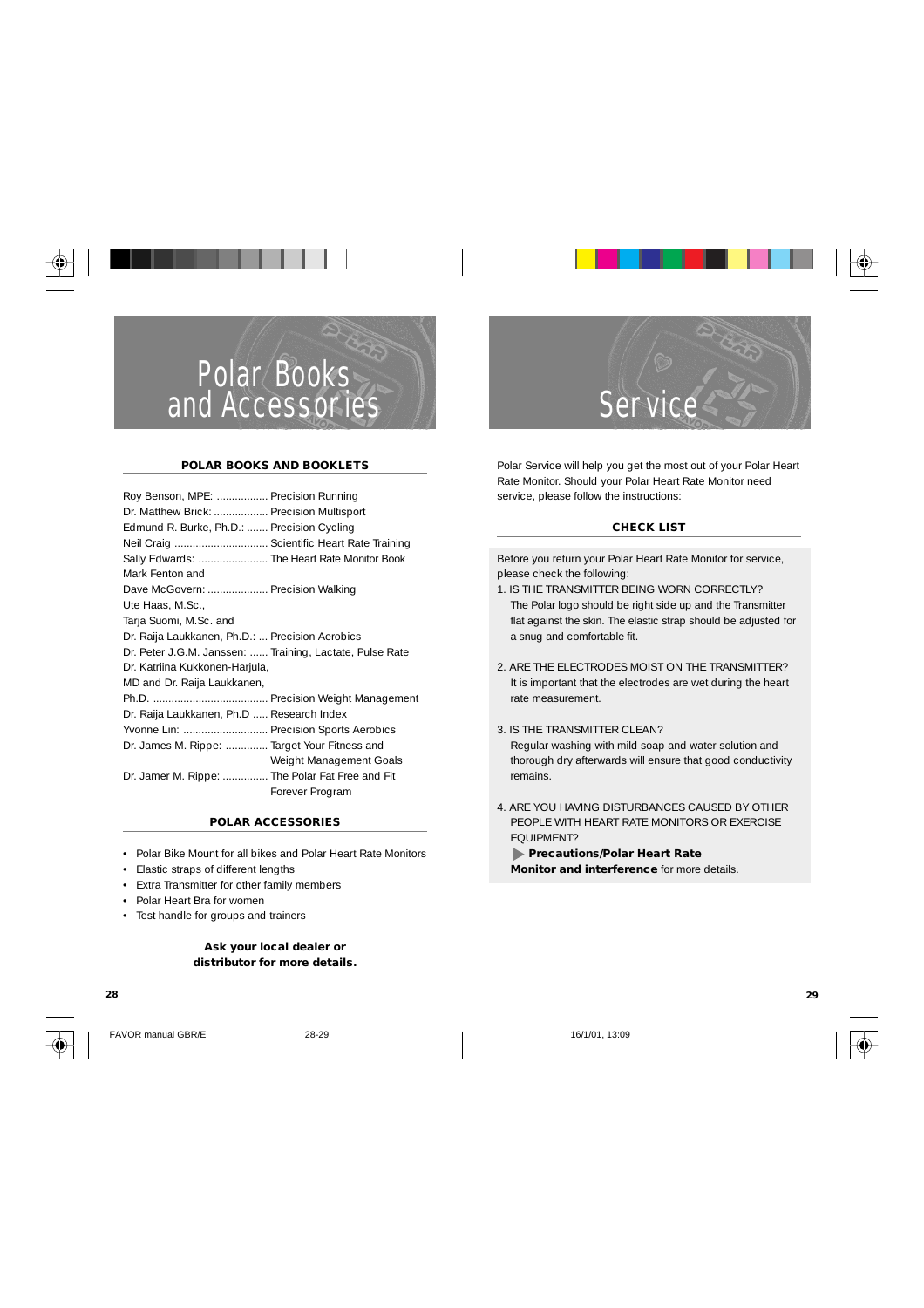# **SENDING INSTRUCTIONS**

- 1. Pack the product carefully to avoid further damage.
- 2. Include all the parts of the Polar Heart Rate Monitor. A full periodic check will be done on the whole product.
- 3. Include proof of purchase (a receipt or its photocopy) if the product is under warranty.
- 4. Include a detailed description of the problem. Use the return sheet of the Customer Care Charter.
- 5. Include your name, return address and daytime telephone number.
- 6. Ship postage prepaid to your dealer or distributor. For contact details see the Customer Care Charter.

#### **POLAR'S SERVICE PROCEDURE**

Any service is recommended to be done by authorised Polar service personnel. Our standard test and check procedure will be performed to all Polar Heart Rate Monitors. The test includes following elements:

POLAR TRANSMITTER

- 1. Visual inspection
- 2. Check of the transmission range
- 3. Check of electrode conductivity
- 4. Wash and clean if necessary

POLAR WRIST RECEIVER

- 1. Visual inspection
- 2. Check of battery voltage
- 3. Check and cleaning of case contacts
- 4. Re-assembly, including seal renewal if necessary
- 5. Water resistance test
- 6. Operational test



Water resistance cannot be guaranteed after unauthorised service.

- Limited Polar Warranty
- Polar Electro Oy warrants to the original consumer/ purchaser of this heart rate monitor that the product will be free from defects in material or workmanship for one year from the date of purchase. **Please keep the receipt which is your proof of purchase!**
- Warranty does not cover receiver battery, damage due to misuse, abuse, accidents or negligence of the precautions; improper maintenance, commercial use, cracked or broken cases.
- Warranty does not cover damage or consequential damage caused by service not authorized by Polar Electro.
- During the warranty period the product will be either repaired or replaced at an authorised service centre free of charge.
- This warranty does not affect the consumer's statutory rights under applicable national or state laws in force, or the consumer's rights against the dealer arising from their sales/ purchase contract.

# Copyright © 1997, 2001 Polar Electro Oy, FIN-90440 KEMPELE, Finland

Polar logotype is a registered trademark and Polar Favor is a trademark of Polar Electro Oy.

<sup>0537</sup><br>.This CE marking shows compliance of this product with Directive 93/42/EEC



FAVOR manual GBR/E 30-31 30-31 16/1/01. 13:09

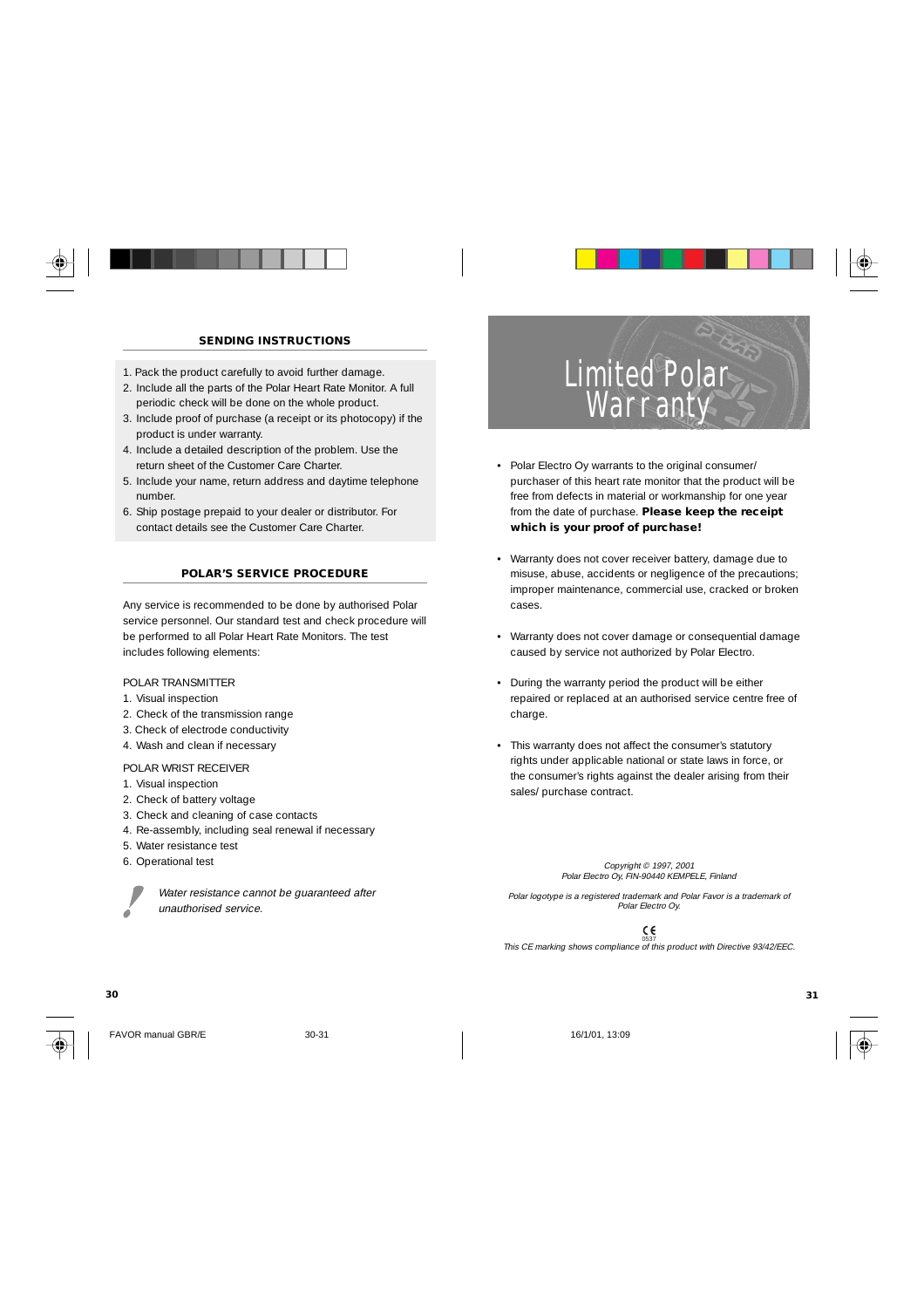

This product is protected by one or several of the following patents: FI 88223, DE 4215549, FR 92.06120, GB 2257523, HK 113/1996, SG 9591671-4, US 5491474, FI 88972, FR 92.09150, GB 2258587, HK 306/1996, SG 9592117-7, US 5486818, FI 96380, US 5611346, FI 68734, DE 3439238, GB 2149514, HK 812/1989, US 4625733, FI 100924.

The material in this manual is for informational purposes only. The products it describes are subject to change without prior notice, due to the manufacturer's continuous development program.

Polar Electro Oy makes no representations or warranties with respect to this manual or with respect to the products described herein. Polar Electro Oy shall not be liable for any damages, direct or incidental, consequential or special, arising out of, or related to, the use of this material or the products described herein.

FAVOR manual GBR/E 32-33 16/1/01, 13:09



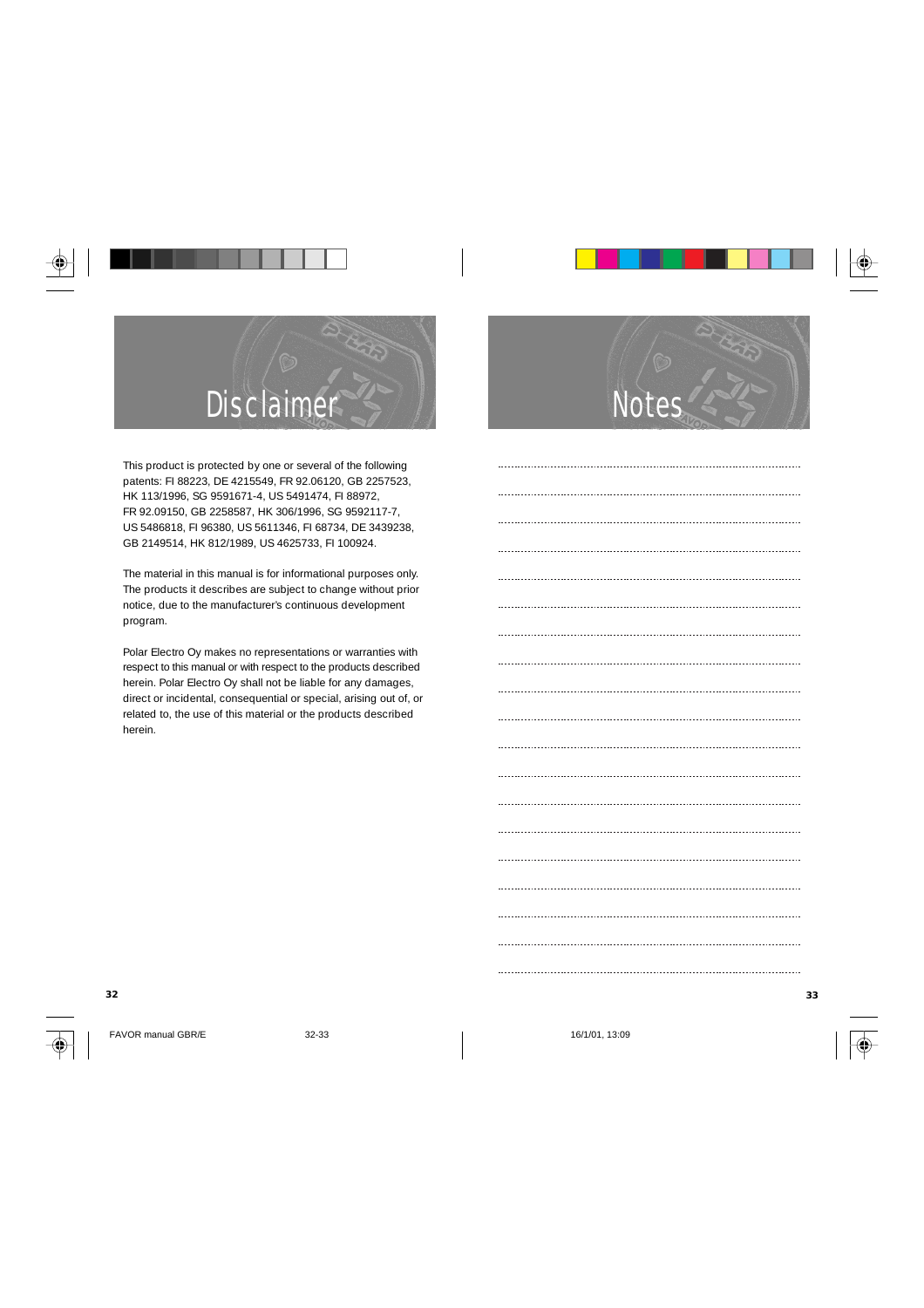

FAVOR manual GBR/E 34-35 16/1/01, 13:09